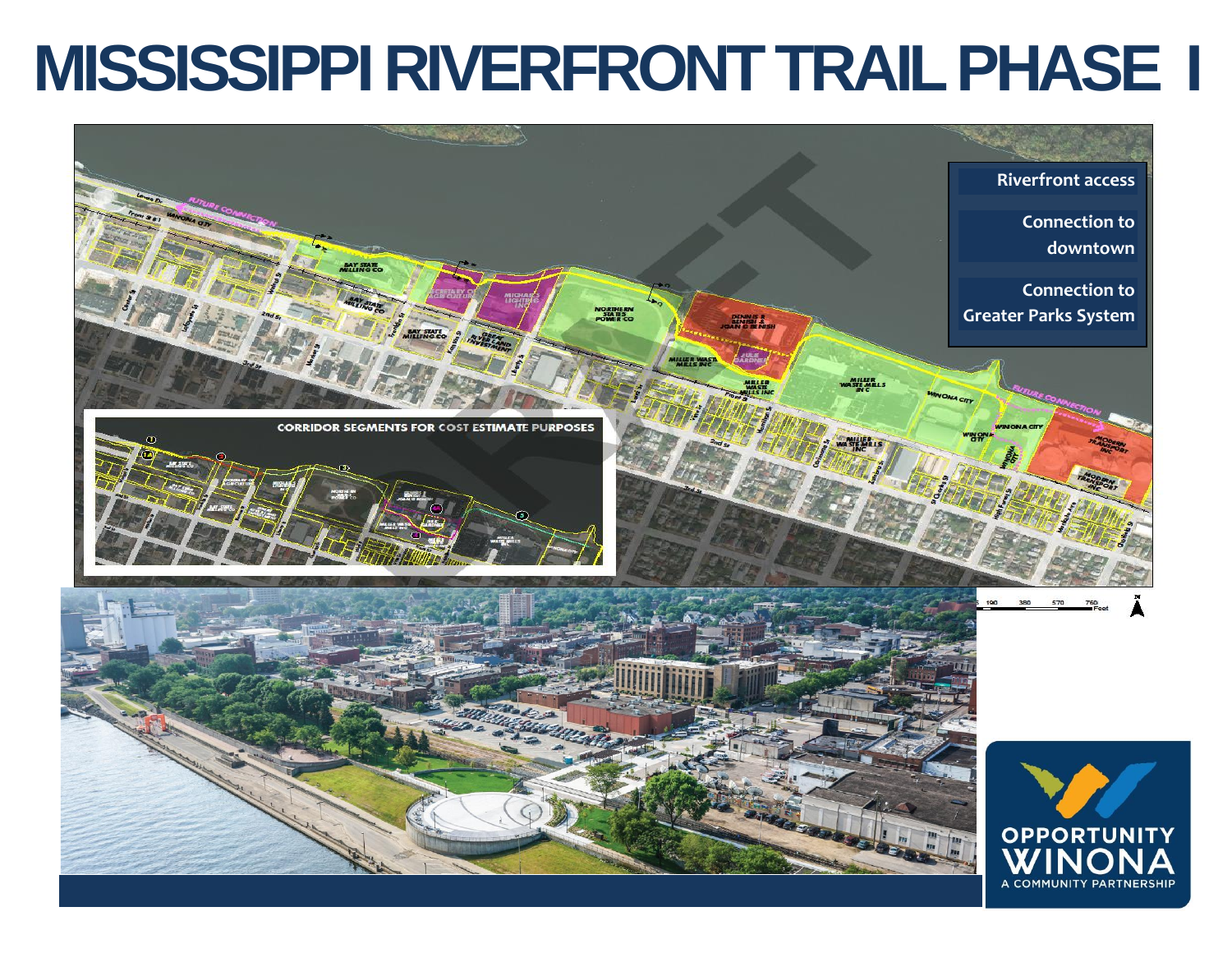## Opportunity Winona: Why the Mississippir Riverfront Trail

The history of Winona is tied to the river as major industry operates on the riverfront and the dike was built to protect these businesses, but the dike has also kept people for accessing a valuable and beautiful resource in our backyard: the mighty Mississippi River

Opportunity Winona is a coordinated partnership to energize downtown by capitatlizing on recent investments. The partnership of the Port Authority, City of Winona, Downtown Main Street and the Winona Area Chamber of Commerce kicked off "Opportunity Winona" as an effort to concentrate development efforts in our downtown. As a result of those efforts, between the years of 2015 and 2020, a modest City investment of perhaps \$5 million leveraged roughly an \$80-million-dollar private investment in Winona's downtown.

The City wants to ensure the recent and future investments support new and existing jobs, all businesses, and residential activity. The Mississippi Riverfront Trail is our chance to to once again make downtown Winona the jewel of Southeast Minnesota. The Winona Port Authority is managing the Mississippi Riverfront Trail project, and the leadership team consists of the City of Winona, Winona Area Chamber of Commerce, and others from the business, education, healthcare communities. The Mississippi Riverfront Trail is a project that reimagines how the river is used by blending recreation and industry to create a mixed-use riverfront.

A recent study by the University of Minnesota found that over 45% of sales in Winona are from non-residents. Over 80% of the employment base in Winona County is in the City of Winona. In addition, over 85% of retail sales in the County take place in the City of Winona. The City is the hub and regional center for area recreational activities and offerings for Southeast Minnesota. Winona is proud to be home to Winona State University, St. Mary's University and Minnesota State College Southeast. Because Winona is home to three post-secondary education institutions it is important for Winona to implement unique recreational projects, such as the Mississippir Riverfront Trail to to provide more opportunities to more people who want to live and work in Winona.

Winona is also a regional employer, (home to 20,000 jobs) with major employers including Fastenal, Winona Health, Gundersen Health Care, WinCraft, RTP Company, Bay State, and a strong cluster of growing composite industries. Winona is also known for its Arts and Culture amenities with numerous museums and festivals serving all of Southeast Minnesota and beyond. The impacts of the Mississippi Riverfront Trail will drive the prosperity and progress of downtown and the city as a whole by allowing residents and visitors alike to take advantage of the beautiful assets that are our river and bluffs.

Many young families moving to a community consider recreational opportunities available to them. While Winona has begun to make investments such as the Gateway to Levee Park, Ice Climbing Facility, Bluffs Traverse Trail, work remains to improve our regional center by creating more recreational amenities. Recreational ammentities are a driver of economic development and diverse recreational amenities are important while recruiting a workforce for the future. The Mississippi Riverfront Trail, will make Winona an even more attractive place to call home for those graduating, people who grew up in Winona and are considering moving back "home", and those you work and live neighboring communities.

## Intentional Investments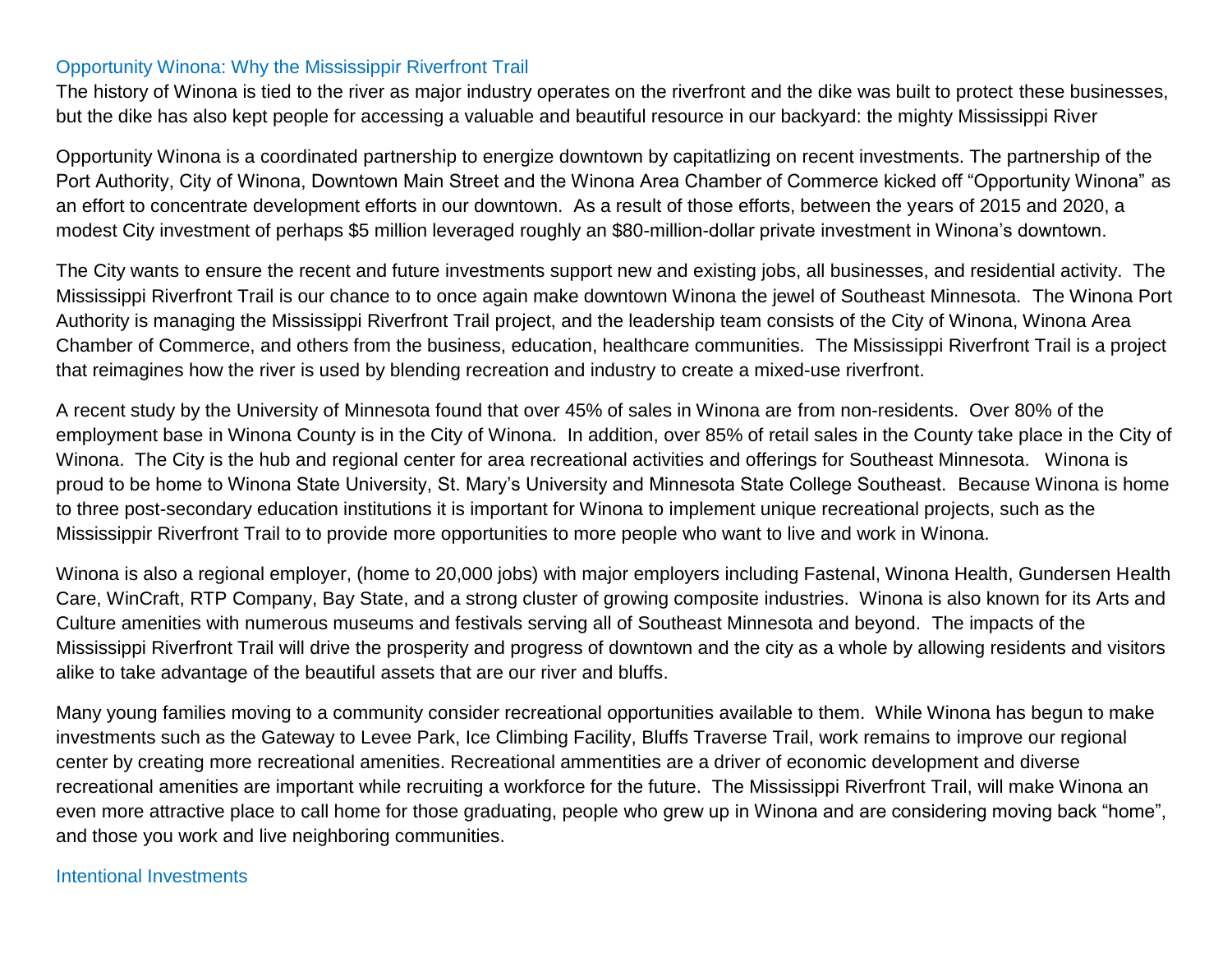The Port Authority and the City of Winona has made intentional investments in Arts and Culture, Outdoor Recreation, Entrepreneurship, and Opportunity Winona. These investments have improved our City and have created a city ripe for recreational development and investment. Winona competes with neighboring Wisconsin communities to find and keep workers which is very competitive as the economy continues to improve.

While we've made progress, significant work still remains including path connections for residents, tourists and our workforce. The Mississippi Riverfront Trail – Phase I lies along the Riverfront and begins under the bridge on Riverview Drive and ends at Lions Park. The Mississippi Riverfront Trail will be a connection point from the Mississippi Bluff travel to the Flyway Trail and the Mississippi River Trail in Wisconsin.

An over-looked aspect of this project is highlighting the businesses that line the riverfront of the Mississippi River. The Mississippi Riverfront Trail will provide the opportunity for residents and visitors to enjoy the vibrant beauty the river and bluffs provide and take in the rich heritage our riverfront businesses have on Winona. This project will showcase the natural beauty of our community and will be a cataylst to future development to provide more options for people to live, work, and play in Winona.

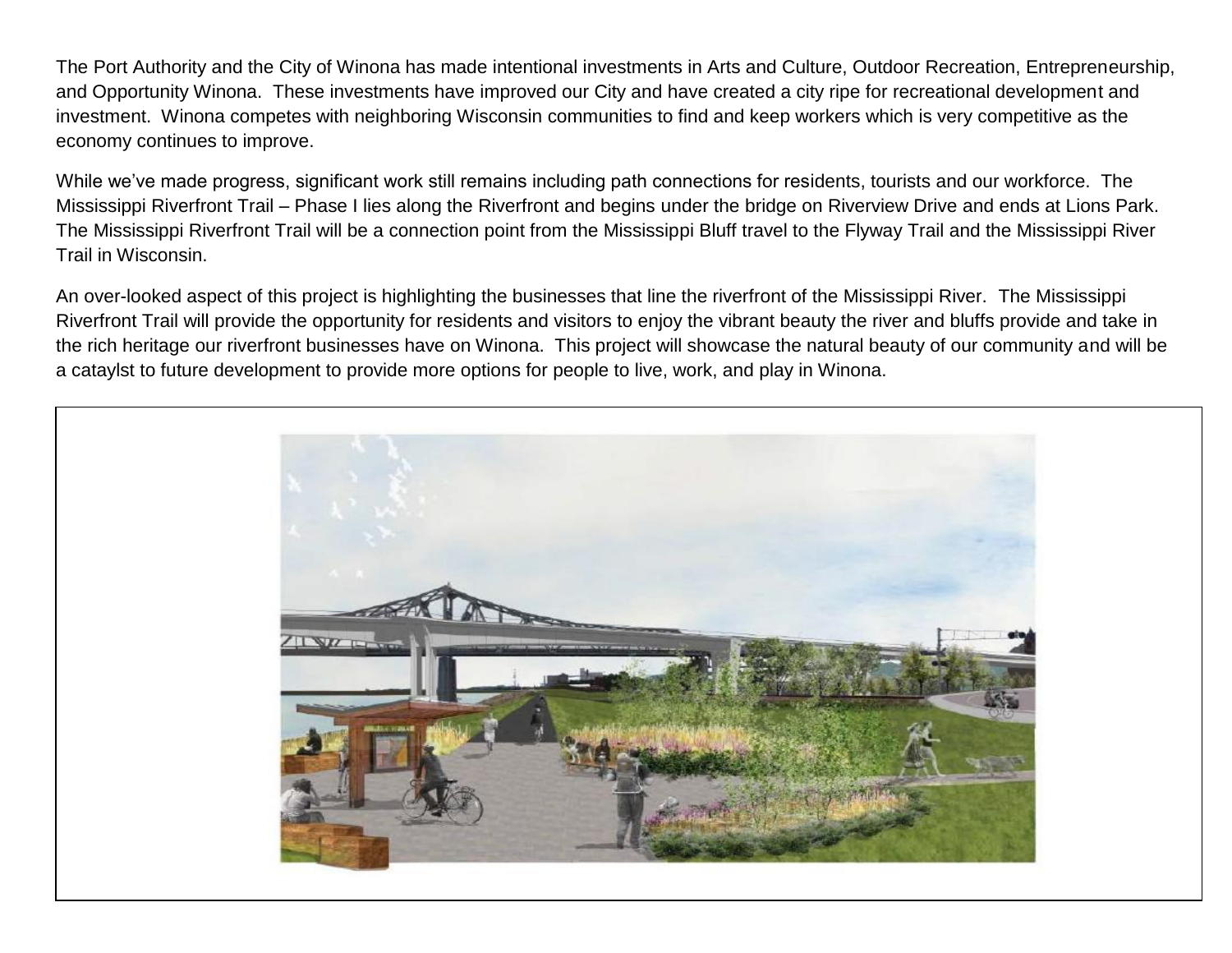## Summary Points of the Mississippi Riverfront Trail

- Winona is featured as one of the top 100 climbs by US Bicycling Magazine
- Funding
	- o City/Port Financing \$2,590,000
	- o State Bond Request \$2,000,000

State funds are requested for engineering design and construction of a riverfront path connecting Levee Park to Lions Park in Winona, Minnesota and safety/lighting improvements at the path starting point.

- Secure Easements
	- o Bay State Milling
- Non-Secured Easements
	- o RTP
	- o Secretary of Agriculture
	- o Michael's Lighting
	- o Northern State Power